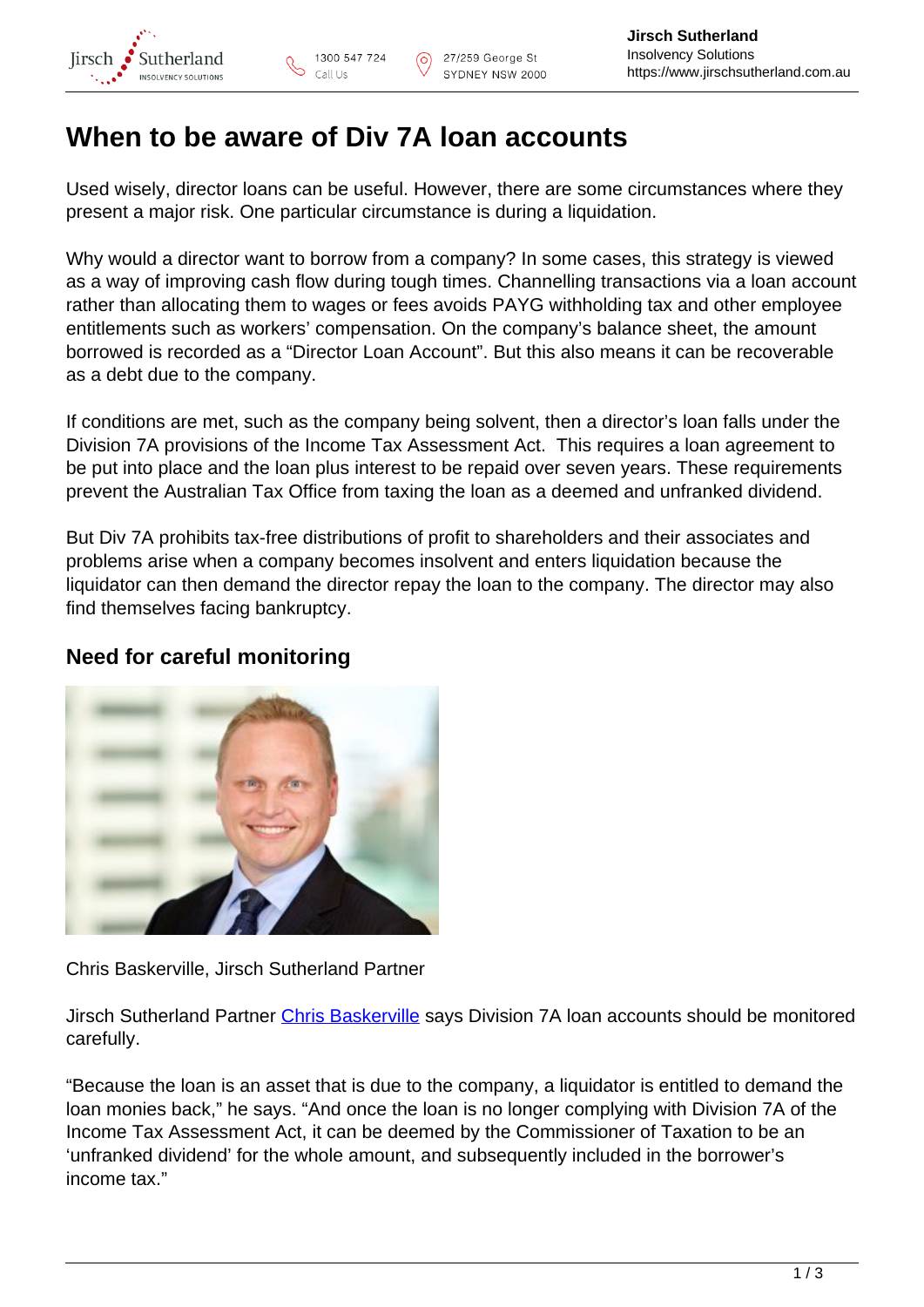Baskerville says unless you pay a Div 7A loan back in the given tax year, the amount may be deemed as an unfranked assessable dividend that ends up being taxed in that director's hands, at their marginal tax rate.

"Interestingly, the loan amount must be 'deemed' by the Commissioner of Taxation, as opposed to individuals who can 'self-declare' their taxable income," he says. "The situation can bring about a 'double-whammy' in that the director may find they need to repay the loan back to the company in full while the ATO adds the loan amount to the director's total income – meaning the director ends up paying a lot more tax."

## **What are a director's options?**

Directors with a loan account whose company is facing liquidation can either repay or offer to repay the loan amount, or any liabilities that the company has to the director can be offset against the outstanding loan amount. While unlikely to be an option if a company is in poor financial health, if a company has franking credits, it could declare a dividend and credit the dividend to the loan account. The franking credit can then help with any tax payable.

Be aware that any transactions occurring in the director's loan account will be scrutinised by a liquidator to determine if there are any that are unreasonable pursuant to s588FD of the Corporations Act 2001.

Accountants who are concerned their clients may be at risk from their loan strategy may want to advise them to take stock of their situation and evaluate the level of liability they are building up.



Marsh & Partners Cameron Allen says a few things can happen when a company is facing liquidation and a director has taken out a company loan.

"Often it depends on the time the liquidation occurs," he says. "For example, under the law a